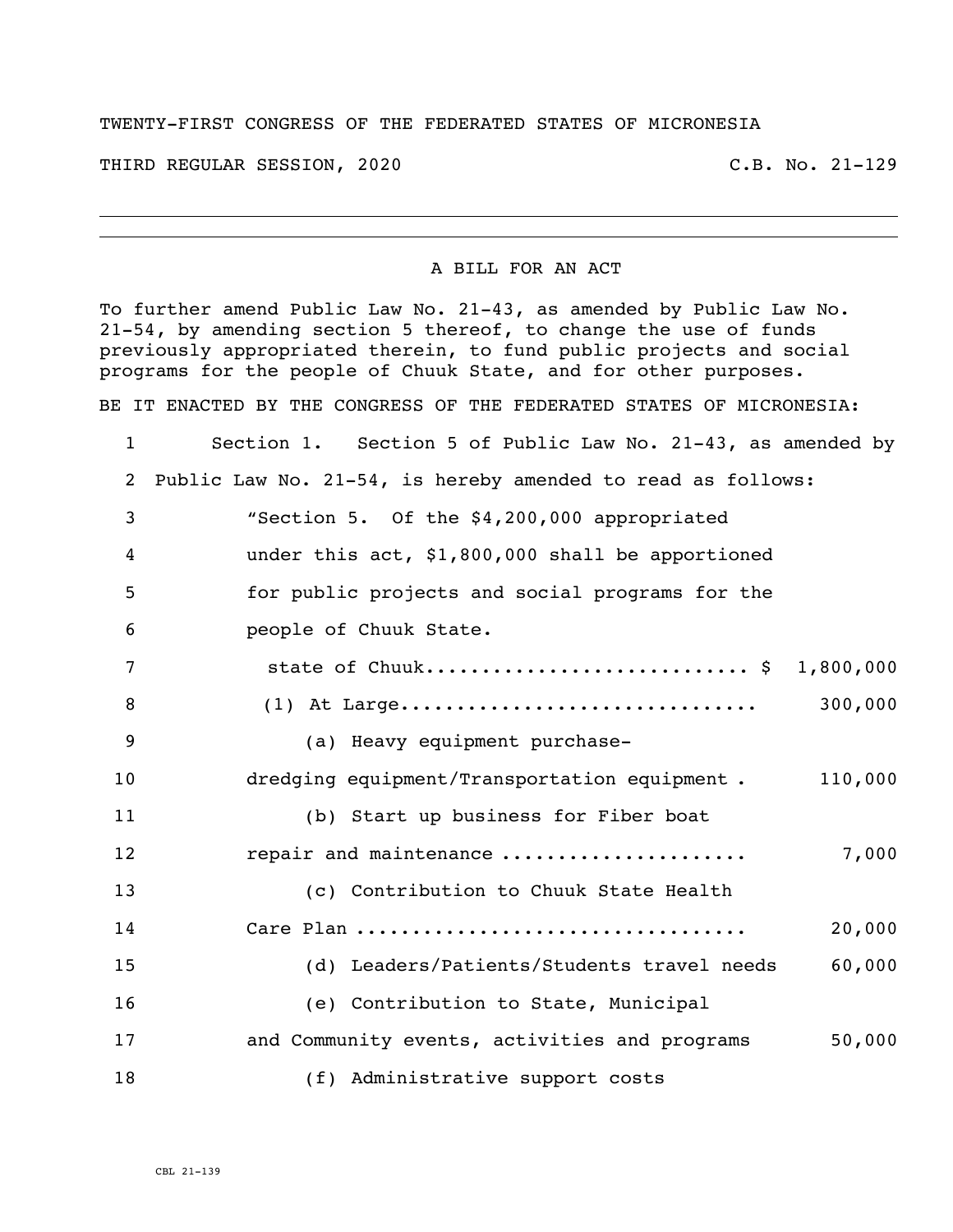| 1              | including arrears of Social Security payment \$   | 28,000  |
|----------------|---------------------------------------------------|---------|
| $\overline{2}$ | (g) Diocese Office in Chuuk State                 | 20,000  |
| $\overline{3}$ | (h) Land Purchase in Satawan                      | 5,000   |
| 4              | Election District No. 1<br>(2)                    | 300,000 |
| 5              | (a) Mortlocks Island vessel purchase              | $-0-$   |
| 6              | (b) Diocese office in Chuuk                       | 20,000  |
| $\overline{7}$ | (c) Kuttu municipality constitutional             |         |
| 8              | convention                                        | 10,000  |
| 9              | (d) Contribution to Chuuk State Health            |         |
| 10             |                                                   | 70,000  |
| 11             | (e) Mortlocks Island Development                  |         |
| 12             | Authority operation                               | 130,000 |
| 13             | (f) Land transportation needs for                 |         |
| 14             | Mortlocks Island Development Authority (MIDA) and |         |
| 15             | Community                                         | 35,000  |
| 16             | (g) Contribution to FAS Athletic Club in Guam     | 10,000  |
| 17             | (h) Communities' members travel needs             | 25,000  |
| 18             | Election District No. 2<br>(3)                    | 300,000 |
| 19             | (a) Food Security                                 | 40,000  |
| 20             | (b) Travel needs                                  | 30,000  |
| 21             | (c) Housing renovation/improvement                | 60,000  |
| 22             | (d) Fishing project                               | 20,000  |
| 23             | (e) Governor's Office subsidy                     | 10,000  |
| 24             | (f) Students financial assistance                 | 20,000  |
| 25             | (g) Sewing project                                | 5,000   |
|                |                                                   |         |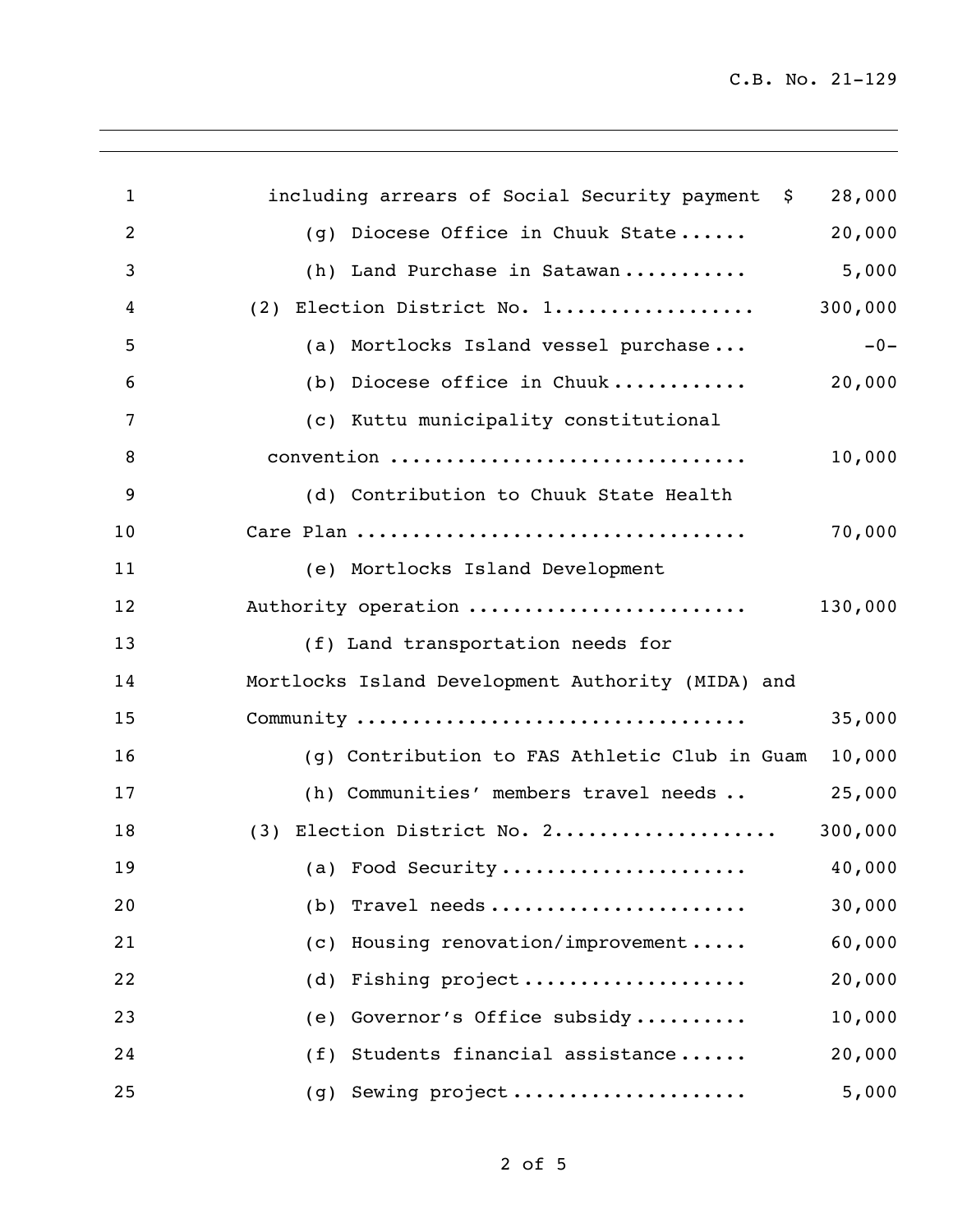| $\mathbf{1}$   | (h) Contributions to Youth activities,  |         |
|----------------|-----------------------------------------|---------|
| $\overline{2}$ | program and events  \$                  | 10,000  |
| 3              | $(i)$ Land transportation needs         | 10,000  |
| 4              | (j) Contributions to Associations/Non-  |         |
| 5              | Government Organizations                | 20,000  |
| 6              | Human remains repatriation<br>(k)       | 10,000  |
| 7              | Charters/Freight/POL<br>(1)             | 5,000   |
| 8              | Municipal governments' subsidy<br>(m)   | 30,000  |
| 9              | Administrative Cost for allottee<br>(n) | 20,000  |
| 10             | (o) [Contribution to Chuuk State Health |         |
| 11             | Care Plan] Travel need                  | 10,000  |
| 12             | Election District No. 3<br>(4)          | 300,000 |
| 13             | Humanitarian Assistance<br>(a)          | 40,000  |
| 14             | (b) SNDA Administrative Costs - current |         |
| 15             | and prior obligations                   | 50,000  |
| 16             | Travel needs<br>(c)                     | 60,000  |
| 17             | Charters/Freight/POL<br>(d)             | 20,000  |
| 18             | Fishing project<br>(e)                  | 25,000  |
| 19             | (f) Housing project                     | 20,000  |
| 20             | $(g)$ Sewing project                    | 5,000   |
| 21             | (h) Water systems (accessories/parts/   |         |
| 22             | supplies)                               | 10,000  |
| 23             | (i) Repatriation of human remains       | 20,000  |
| 24             | (i) Contractual services Prior          |         |
| 25             | Obligation $-$ ED#3                     | 10,000  |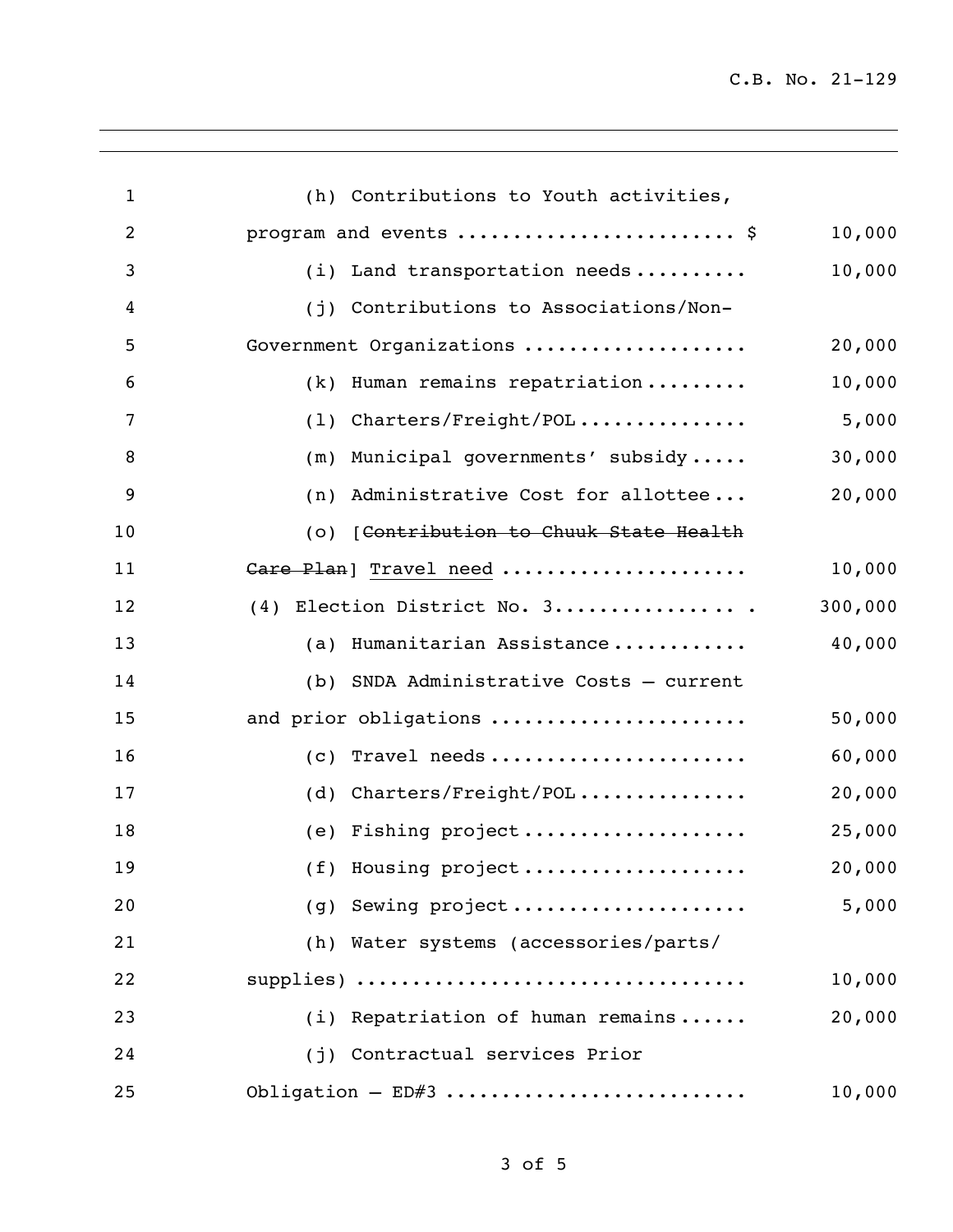| $\mathbf{1}$   | (k)    | Youth activities, events and programs     | \$<br>15,000 |
|----------------|--------|-------------------------------------------|--------------|
| $\overline{2}$ | (1)    | Handicraft project                        | 10,000       |
| 3              | (m)    | SNDA Board members meeting                |              |
| 4              |        | allowance/prior obligation                | 5,000        |
| 5              |        | (n) Contribution to Chuuk State           |              |
| 6              |        | Health Care Plan                          | 10,000       |
| 7              | (5)    | Election District No. 4                   | 300,000      |
| 8              | (a)    | Municipal contribution                    | 100,000      |
| 9              | (b)    | Fishing project                           | 40,000       |
| 10             | (c)    | Food relief assistance                    | 50,000       |
| 11             | (d)    | Land transportation need                  | 30,000       |
| 12             | (e)    | Travel needs                              | 20,000       |
| 13             | (f)    | Housing repair and renovation             | 50,000       |
| 14             | (g)    | Contribution to Chuuk Health Care Plan    | 10,000       |
| 15             | (6)    | Election District No. 5                   | 300,000      |
| 16             |        | (a) Contribution to Municipal activities/ |              |
| 17             | events |                                           | 30,000       |
| 18             | (b)    | Patients/Leaders/Citizens travel/         |              |
| 19             | COAP   |                                           | 20,000       |
| 20             | (C)    | Solar Power System                        | 100,000      |
| 21             | (d)    | Northwest Delegation subsidy              | 10,000       |
| 22             | (e)    | SCA Endowment Fund subsidy                | 30,000       |
| 23             | (f)    | Students financial assistance             | 30,000       |
| 24             | (g)    | POL/Charters/Freight                      | 25,000       |
| 25             | (h)    | ED#5 administrative support               | 5,000        |
|                |        |                                           |              |